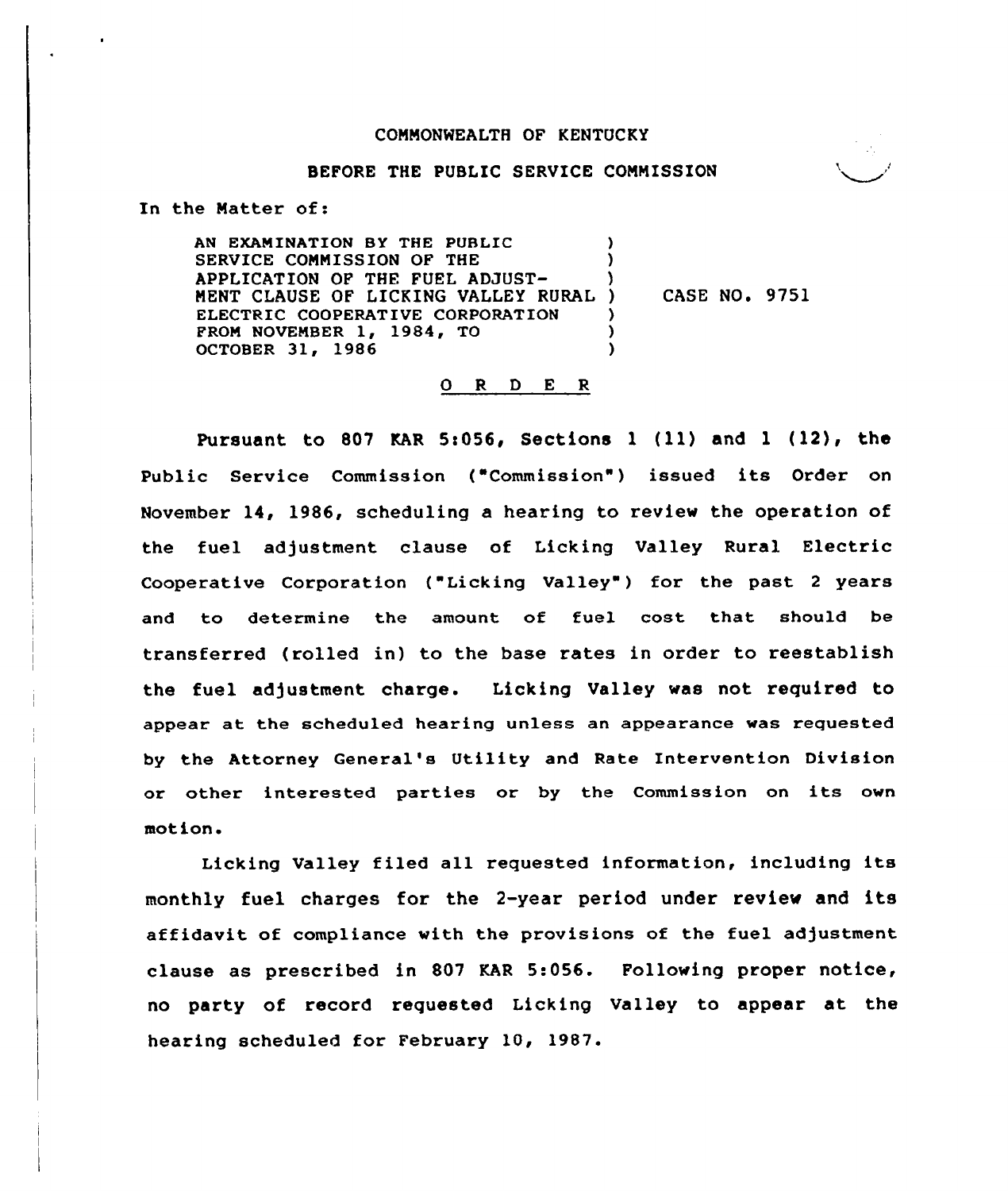The Commission approved a transfer (roll-in) of (1.46) mills per KWH to the base rates of Licking Valley's wholesale supplier, East Kentucky Power Cooperative, Inc., ("East Kentucky") in Case No. 9731. Approval of East Kentucky's proposal requires that Licking Valley also be authorized to roll-in those same fuel costs to its base rates.

The Commission, having considered the evidence of record and being advised, finds that:

1. Licking Valley has complied in all material respects with the provisions of 807 KAR 5:056.

2. Licking Valley's wholesale supplier has been authorized to transfer (roll-in) to its base rates fuel costs of (1.46) mills per KWH in Case No. 9731.

3. Licking Valley should be authorized to decrease the rates charged its customers by 1.59 mills per KWH in order to transfer fuel costs rolled-in by East Kentucky from the fuel adjustment clause to the base rates pursuant to the Commission's Order in Case No. 9731 and applicable line loss, and this can beet be accomplished by a uniform reduction in all energy rates.

4. The revised rates and charges in Appendix <sup>A</sup> are designed to reflect the transfer of fuel costs from the fuel adjustment clause rate to the base rates.

IT IS THEREFORE ORDERED that:

(1) The charges and credits applied by Licking Valley through the fuel adjustment clause for the period November 1, 1984, through October 31, 1986, be and they hereby are approved.

 $-2-$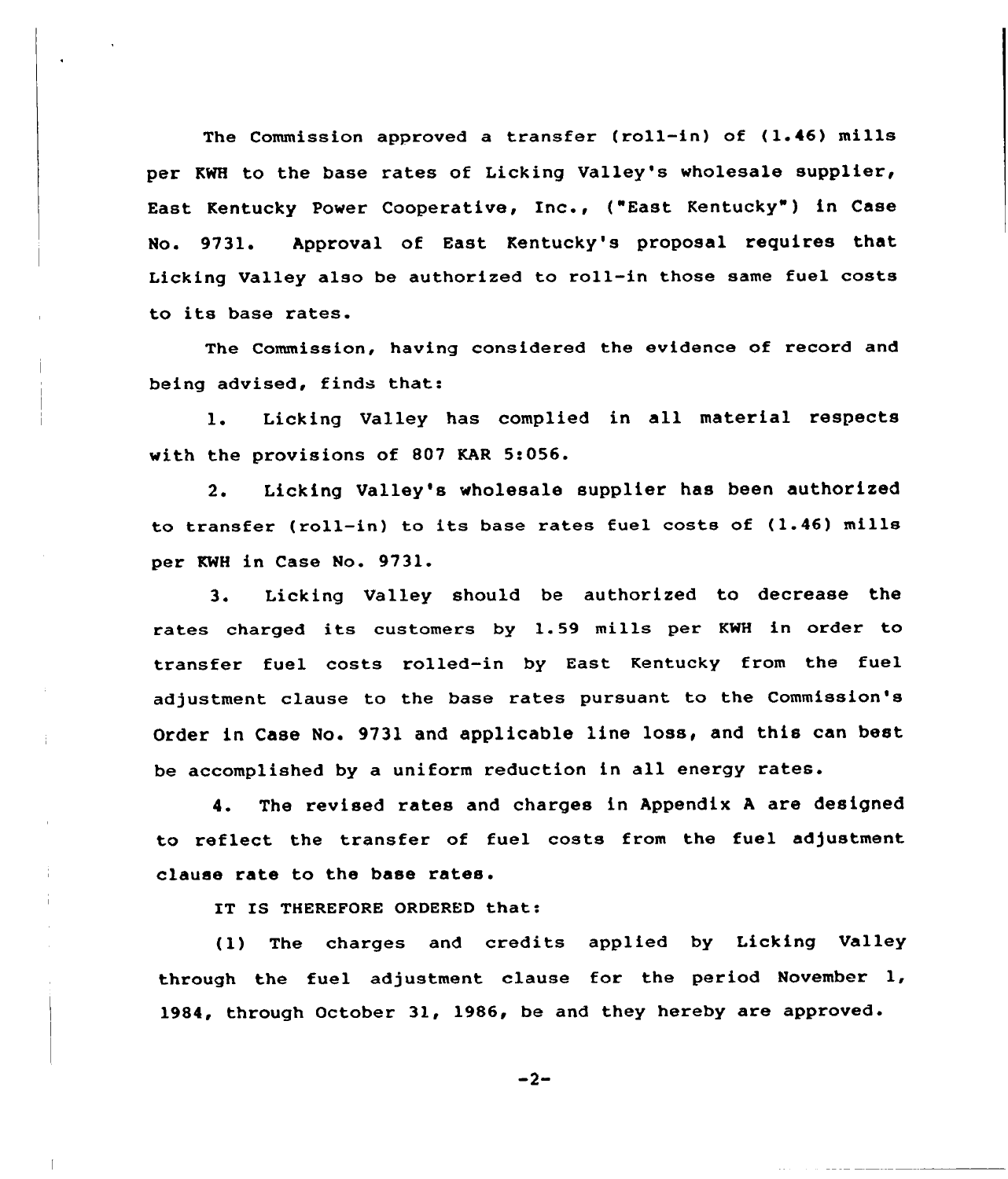{2) Licking Valley be and it hereby is authorized to transfer to its base rates fuel costs transferred (rolled-in) by its wholesale supplier pursuant to Case No. 9731.

(3) The rates in Appendix <sup>A</sup> be and they hereby are approved for service rendered by Licking Valley on and after Nay 1, 1987, which is also the effective date for East Kentucky's rates.

(4) Within 30 days from the date of this Order Licking Valley shall file with the Commission its revised tariff sheets setting out the rates approved herein.

Done at Frankfort, Rentucky, this 28th day of April, 1987.

PUBLIC SERVICE COMNISS ION

Real D. Haman Chairman Cghmissioner

ATTEST:

Executive Director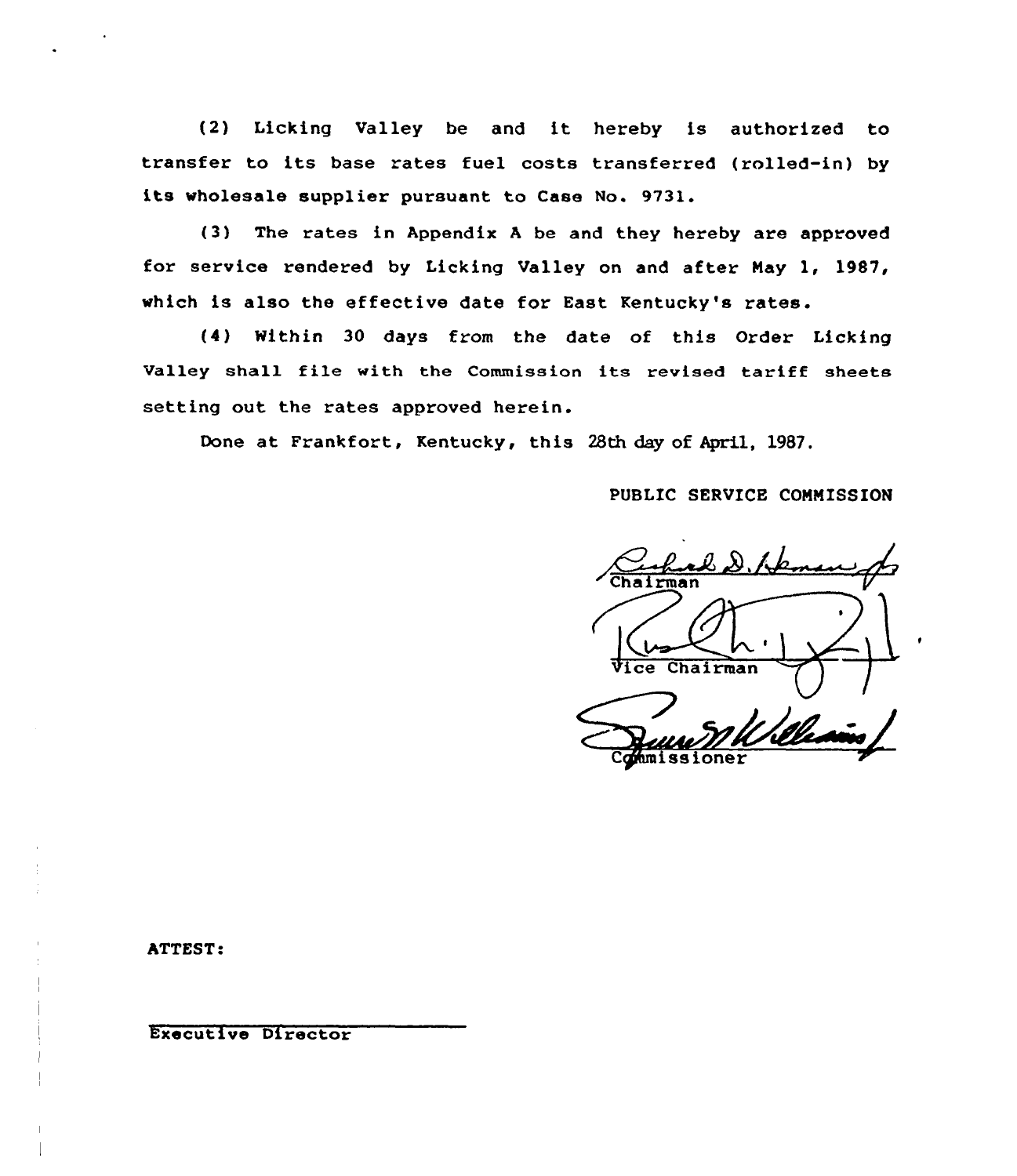## APPENDIX A

# APPENDIX TO AN ORDER OF THE KENTUCKY PUBLIC SERVICE COMMISSION IN CASE NO. 9751 DATED 4/28/87

The following rates and charges are prescribed for the customers in the area served by Licking Valley Rural Electric Cooperative Corporation. All other rates and charges not specifically mentioned herein shall remain the same as those in effect under authority of this Commission prior to the date of this Order.

# SCHEDULE A\* RESIDENTIAL, FARN, SMALL CONNUNITY HALLS AND CHURCH SERVICE

## AVAILABILITY OF SERVICE:

Available to members of the Cooperative for all residential and farm use, subject to its established rules and regulations. Available to members of the Cooperative for all community halls and churches with <sup>a</sup> transformer size of <sup>25</sup> KVA or less.

## Nonthly Ratei

| Customer charge per delivery point | \$5.25 | Per Month |
|------------------------------------|--------|-----------|
| Energy charge per KWH              | .06196 | Per KWH   |

#### DELAYED PAYMENT CHARGE:

The above rates are net, the gross being five percent (5%) higher. In the event the current monthly bill ia not paid by the ninth (9th) of the following month from the date of the bill, the gross rates shall apply.

# SCHEDULE B<sup>\*</sup> COMMERCIAL AND SMALL PONER SERVICE

## AVAILABILITY OF SERVICE:

Available to commercial consumers, small schools, small industrial consumers and three-phase farm consumers for all uses including lighting, appliances, cooking, heating and motors of 25 KVA or less, all subject to the established rules and regulations of the Cooperative covering this service.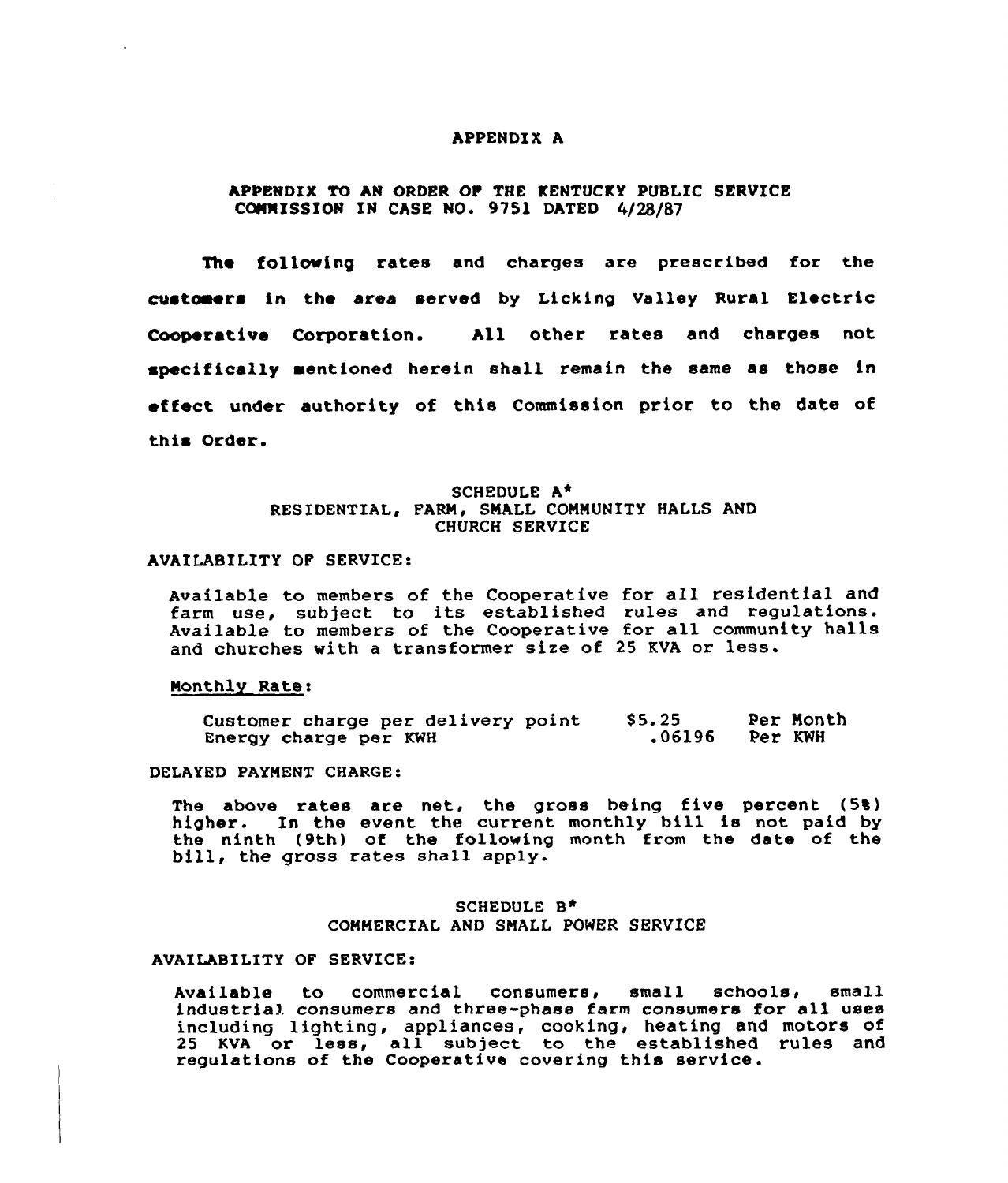## Nonthly Rate:

Customer charge per delivery point \$ 12.00 Per Month<br>Energy charge per KWH .04666 Per KWH Energy charge per KWH

A demand charge of  $$3.90$  per KW - 25 KW or less A demand charge of \$6.10 per KW in excess of 25 KW

## DELAYED PAYMENT CHARGE:

The above rates are net, the gross being five percent (5%) higher. In the event the current monthly bill is not paid by the ninth (9th) of the following month from the date of the bill, the gross rates shall apply.

## SPECIAL RULES:

2. Service under this schedule is limited to consumers whose load requirements can be met by transformers having a capacity not to exceed 25 KVA. Consumers requiring more than 25 KVA shall be served under an appropriate schedule for large power<br>service.

## SCHEDULE LP\* LARGE POWER SERVICE

## AVAILABILITY OF SERVICE:

Available to consumers located on or near the Cooperative's three-phase lines for all types of usage including churches and community halls in excess of 25 KVA, subject to the established rules and regulations of seller.

#### Monthly Rate:

Customer charge per delivery point \$ 45.00 Per Mont Energy charge per KWH .00 Per Month<br>.04674 Per KWH

<sup>A</sup> demand charge of 86.10 per KW

#### DELAYED PAYNENT CHARGE:

The above rates are net, the gross being five percent (5%) higher. In the event the current monthly bills are not paid by the ninth (9th) of the following month from the date of the bill, the gross rates shall apply.